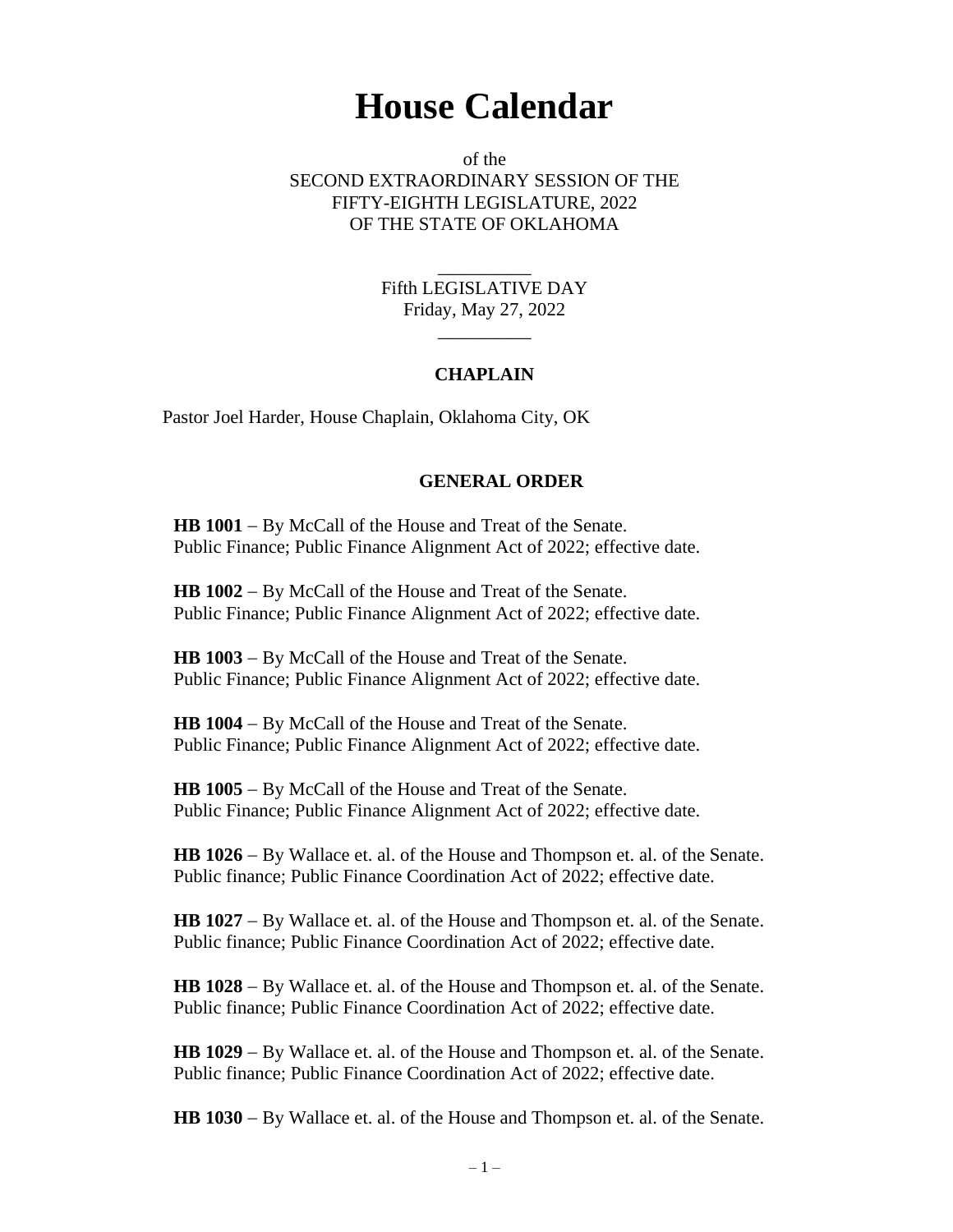Public finance; Public Finance Coordination Act of 2022; effective date.

**HB 1031** − By Wallace et. al. of the House and Thompson et. al. of the Senate. Public finance; Public Finance Coordination Act of 2022; effective date.

**HB 1032** − By Wallace et. al. of the House and Thompson et. al. of the Senate. Public finance; Public Finance Coordination Act of 2022; effective date.

**HB 1033** − By Wallace et. al. of the House and Thompson et. al. of the Senate. Public finance; Public Finance Coordination Act of 2022; effective date.

**HB 1034** − By Wallace et. al. of the House and Thompson et. al. of the Senate. Public finance; Public Finance Coordination Act of 2022; effective date.

**HB 1035** − By Wallace et. al. of the House and Thompson et. al. of the Senate. Public finance; Public Finance Coordination Act of 2022; effective date.

**HB 1036** − By Wallace et. al. of the House and Thompson et. al. of the Senate. Public finance; Public Finance Coordination Act of 2022; effective date.

**HB 1037** − By Wallace et. al. of the House and Thompson et. al. of the Senate. Public finance; Public Finance Coordination Act of 2022; effective date.

**HB 1038** − By Wallace et. al. of the House and Thompson et. al. of the Senate. Public finance; Public Finance Coordination Act of 2022; effective date.

**HB 1039** − By Wallace et. al. of the House and Thompson et. al. of the Senate. Public finance; Public Finance Coordination Act of 2022; effective date.

**HB 1040** − By Wallace et. al. of the House and Thompson et. al. of the Senate. Public finance; Public Finance Coordination Act of 2022; effective date.

**HB 1041** − By Wallace et. al. of the House and Thompson et. al. of the Senate. Public finance; Public Finance Coordination Act of 2022; effective date.

**HB 1042** − By Wallace et. al. of the House and Thompson et. al. of the Senate. Public finance; Public Finance Coordination Act of 2022; effective date.

**HB 1043** − By Wallace et. al. of the House and Thompson et. al. of the Senate. Public finance; Public Finance Coordination Act of 2022; effective date.

**HB 1044** − By Wallace et. al. of the House and Thompson et. al. of the Senate. Public finance; Public Finance Coordination Act of 2022; effective date.

**HB 1045** − By Wallace et. al. of the House and Thompson et. al. of the Senate. Public finance; Public Finance Coordination Act of 2022; effective date.

**HB 1046** − By Wallace et. al. of the House and Thompson et. al. of the Senate.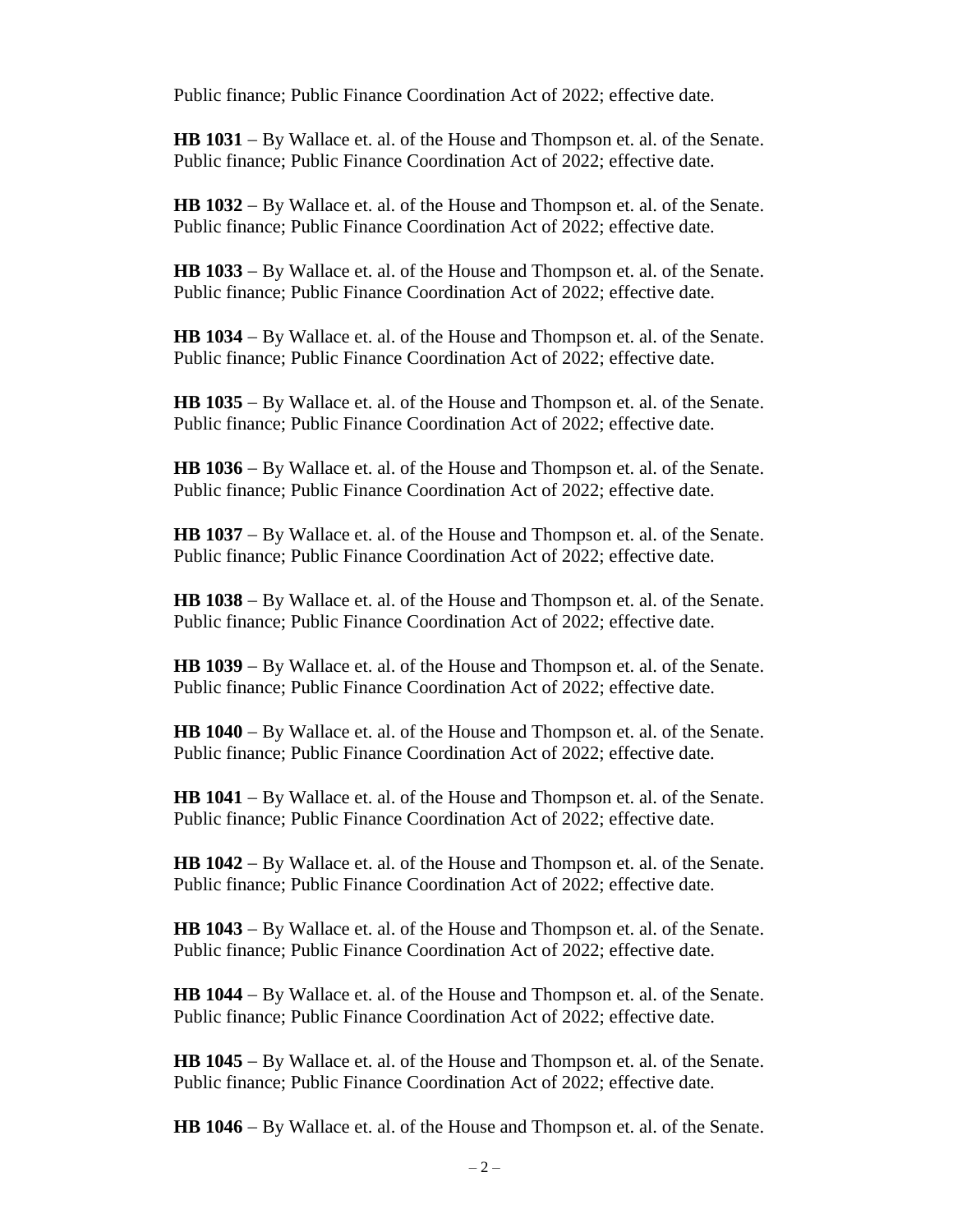Public finance; Public Finance Coordination Act of 2022; effective date.

**HB 1047** − By Wallace et. al. of the House and Thompson et. al. of the Senate. Public finance; Public Finance Coordination Act of 2022; effective date.

**HB 1048** − By Wallace et. al. of the House and Thompson et. al. of the Senate. Public finance; Public Finance Coordination Act of 2022; effective date.

**HB 1049** − By Wallace et. al. of the House and Thompson et. al. of the Senate. Public finance; Public Finance Coordination Act of 2022; effective date.

**HB 1050** − By Wallace et. al. of the House and Thompson et. al. of the Senate. Public finance; Public Finance Coordination Act of 2022; effective date.

**HB 1051** − By Wallace et. al. of the House and Thompson et. al. of the Senate. Public finance; Public Finance Coordination Act of 2022; effective date.

**HB 1052** − By Wallace et. al. of the House and Thompson et. al. of the Senate. Public finance; Public Finance Coordination Act of 2022; effective date.

**HB 1053** − By Wallace et. al. of the House and Thompson et. al. of the Senate. Public finance; Public Finance Coordination Act of 2022; effective date.

**HB 1054** − By Wallace et. al. of the House and Thompson et. al. of the Senate. Public finance; Public Finance Coordination Act of 2022; effective date.

**HB 1055** − By Wallace et. al. of the House and Thompson et. al. of the Senate. Public finance; Public Finance Coordination Act of 2022; effective date.

**HB 1056** − By Wallace et. al. of the House and Thompson et. al. of the Senate. Public finance; Public Finance Coordination Act of 2022; effective date.

**HB 1057** − By Wallace et. al. of the House and Thompson et. al. of the Senate. Public finance; Public Finance Coordination Act of 2022; effective date.

**HB 1058** − By Wallace et. al. of the House and Thompson et. al. of the Senate. Public finance; Public Finance Coordination Act of 2022; effective date.

**HB 1059** − By Wallace et. al. of the House and Thompson et. al. of the Senate. Public finance; Public Finance Coordination Act of 2022; effective date.

**HB 1060** − By Wallace et. al. of the House and Thompson et. al. of the Senate. Appropriations and Budget; Budget Coordination Act of 2022; effective date.

**HB 1061** − By Wallace et. al. of the House and Thompson et. al. of the Senate. Appropriations and Budget; Budget Coordination Act of 2022; effective date.

**HB 1062** − By Wallace et. al. of the House and Thompson et. al. of the Senate.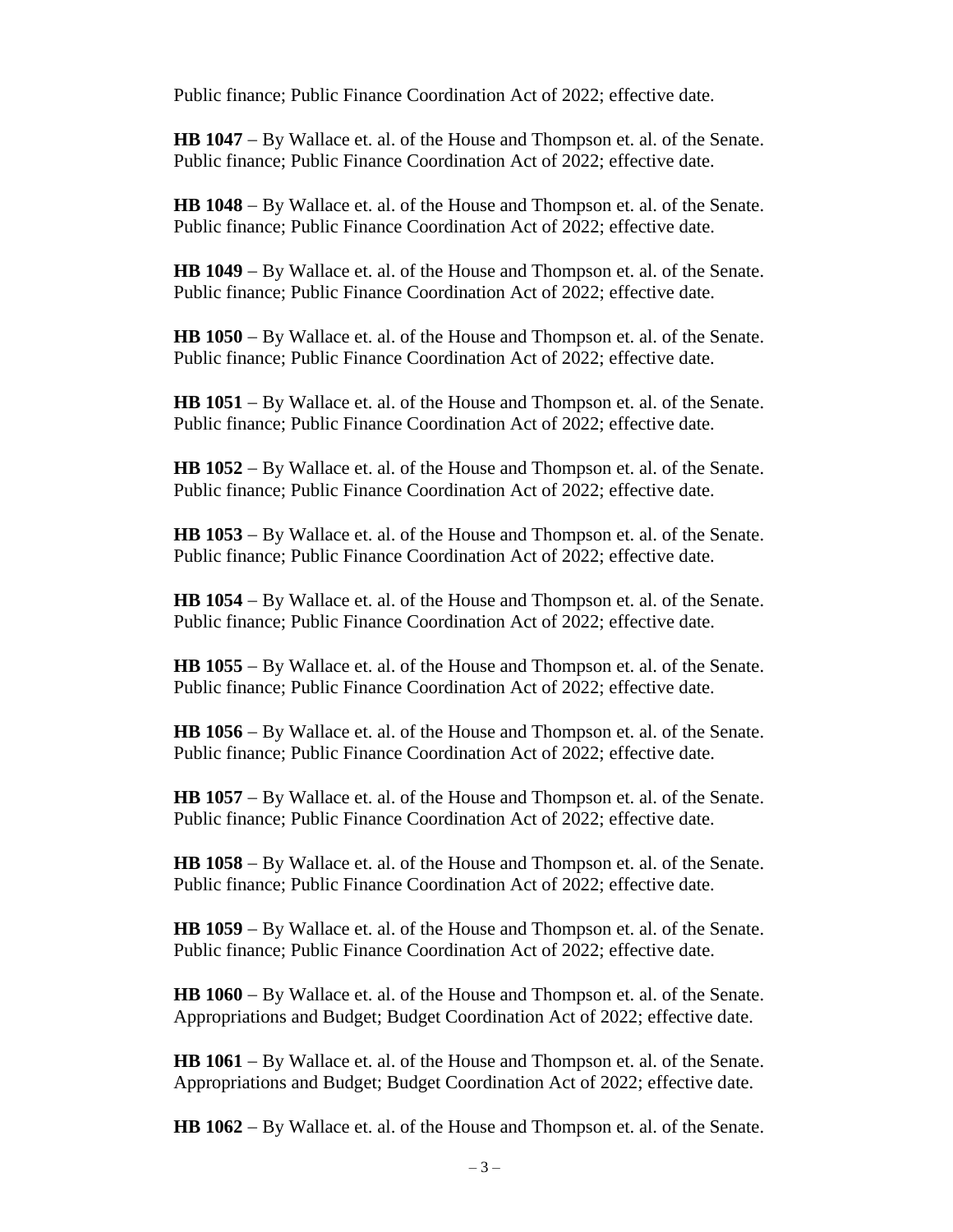Appropriations and Budget; Budget Coordination Act of 2022; effective date.

**HB 1063** − By Wallace et. al. of the House and Thompson et. al. of the Senate. Appropriations and Budget; Budget Coordination Act of 2022; effective date.

**HB 1064** − By Wallace et. al. of the House and Thompson et. al. of the Senate. Appropriations and Budget; Budget Coordination Act of 2022; effective date.

**HB 1065** − By Wallace et. al. of the House and Thompson et. al. of the Senate. Appropriations and Budget; Budget Coordination Act of 2022; effective date.

**HB 1066** − By Wallace et. al. of the House and Thompson et. al. of the Senate. Appropriations and Budget; Budget Coordination Act of 2022; effective date.

**HB 1067** − By Wallace et. al. of the House and Thompson et. al. of the Senate. Appropriations and Budget; Budget Coordination Act of 2022; effective date.

**HB 1068** − By Wallace et. al. of the House and Thompson et. al. of the Senate. Appropriations and Budget; Budget Coordination Act of 2022; effective date.

**HB 1069** − By Wallace et. al. of the House and Thompson et. al. of the Senate. Appropriations and Budget; Budget Coordination Act of 2022; effective date.

**HB 1070** − By Wallace et. al. of the House and Thompson et. al. of the Senate. Appropriations and Budget; Budget Coordination Act of 2022; effective date.

**SB 1** − By Treat of the Senate and McCall of the House.

[Public finance; specifying certain duty of Director of Office of Management and Enterprise Services.]

**SB 2** − By Treat of the Senate and McCall of the House.

[Physician Manpower Training Commission; making an appropriation; providing lapse language.]

**SB 3** − By Treat of the Senate and McCall of the House.

[Public finance; specifying certain duty of Director of Office of Management and Enterprise Services.]

**SB 4** − By Thompson of the Senate and Wallace of the House.

[Public finance; specifying certain duty of Director of Office of Management and Enterprise Services.]

**SB 5** − By Thompson of the Senate and Wallace of the House.

[Public finance; specifying certain duty of Director of Office of Management and Enterprise Services.]

**SB 6** − By Thompson of the Senate and Wallace of the House.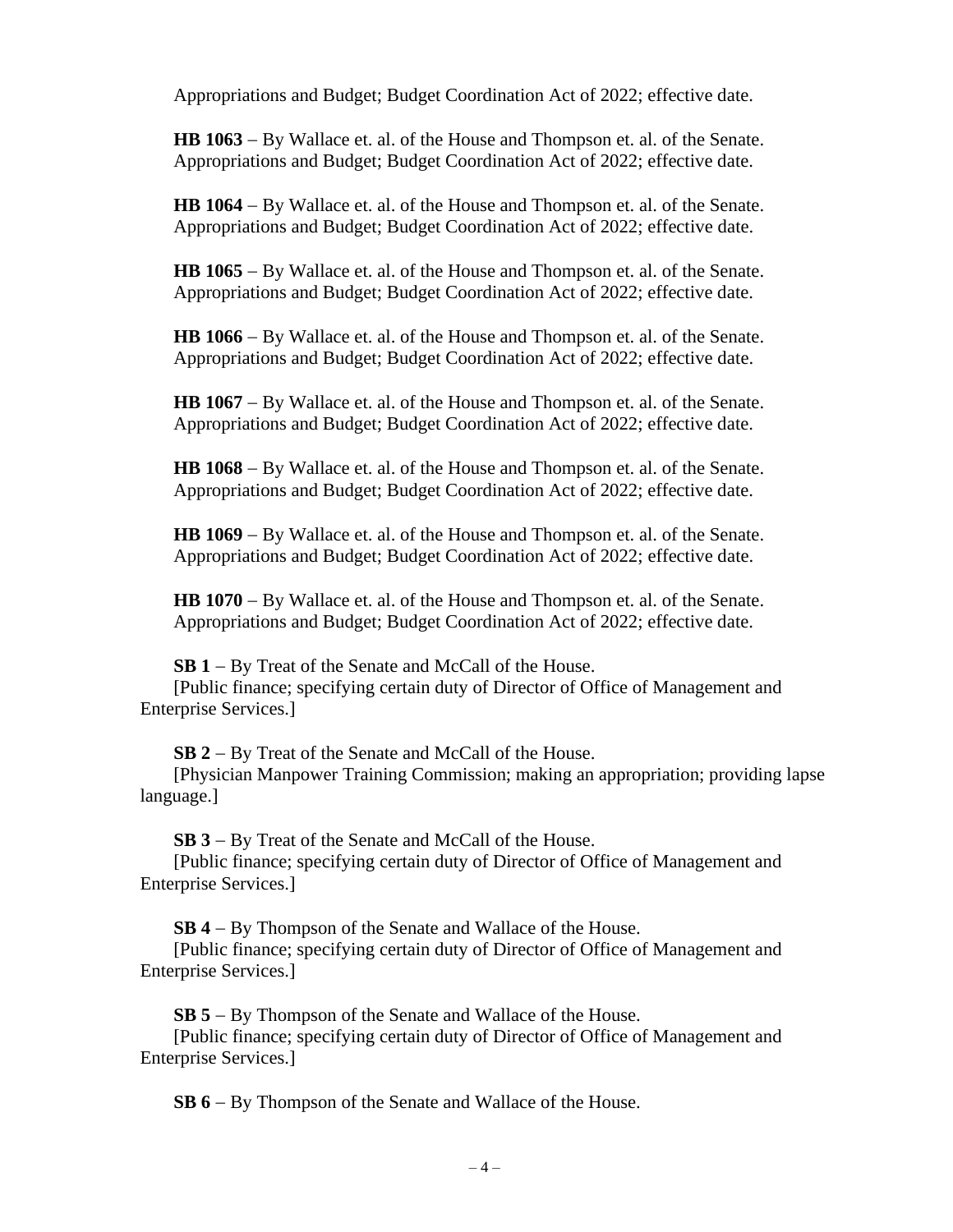[Public finance; specifying certain duty of Director of Office of Management and Enterprise Services.]

**SB 7** − By Thompson of the Senate and Wallace of the House.

[Oklahoma Water Resouces Board; making an appropriation; providing lapse language.]

**SB 8** − By Thompson of the Senate and Wallace of the House.

[Oklahoma Water Resources Board; making an appropriation; providing lapse language. Emergency.]

**SB 9** − By Thompson of the Senate and Wallace of the House.

[Oklahoma Department of Commerce; making an appropriation; providing lapse language.]

**SB 10** − By Thompson of the Senate and Wallace of the House.

[Oklahoma Department of Commerce; making an appropriation; providing lapse language.]

**SB 11** − By Thompson of the Senate and Wallace of the House.

[Oklahoma Department of Commerce; making an appropriation; providing lapse language.]

**SB 12** − By Thompson of the Senate and Wallace of the House.

[Physician Manpower Training Commission; making an appropriation; providing lapse language.]

**SB 13** − By Thompson of the Senate and Wallace of the House.

[Physician Manpower Training Commission; making an appropriation; providing lapse language.]

**SB 14** − By Thompson of the Senate and Wallace of the House.

[Department of Agriculture, Food and Forestry; making an appropriation; providing lapse language.]

**SB 15** − By Thompson of the Senate and Wallace of the House.

[Department of Agriculture, Food and Forestry; making an appropriation; providing lapse language.]

**SB 16** − By Thompson of the Senate and Wallace of the House.

[Department of Mental Health and Susbtance Abuse Services; making an appropriation; providing lapse language.]

**SB 17** − By Thompson of the Senate and Wallace of the House.

[Department of Mental Health and Susbtance Abuse Services; making an appropriation; providing lapse language.]

**SB 18** − By Thompson of the Senate and Wallace of the House.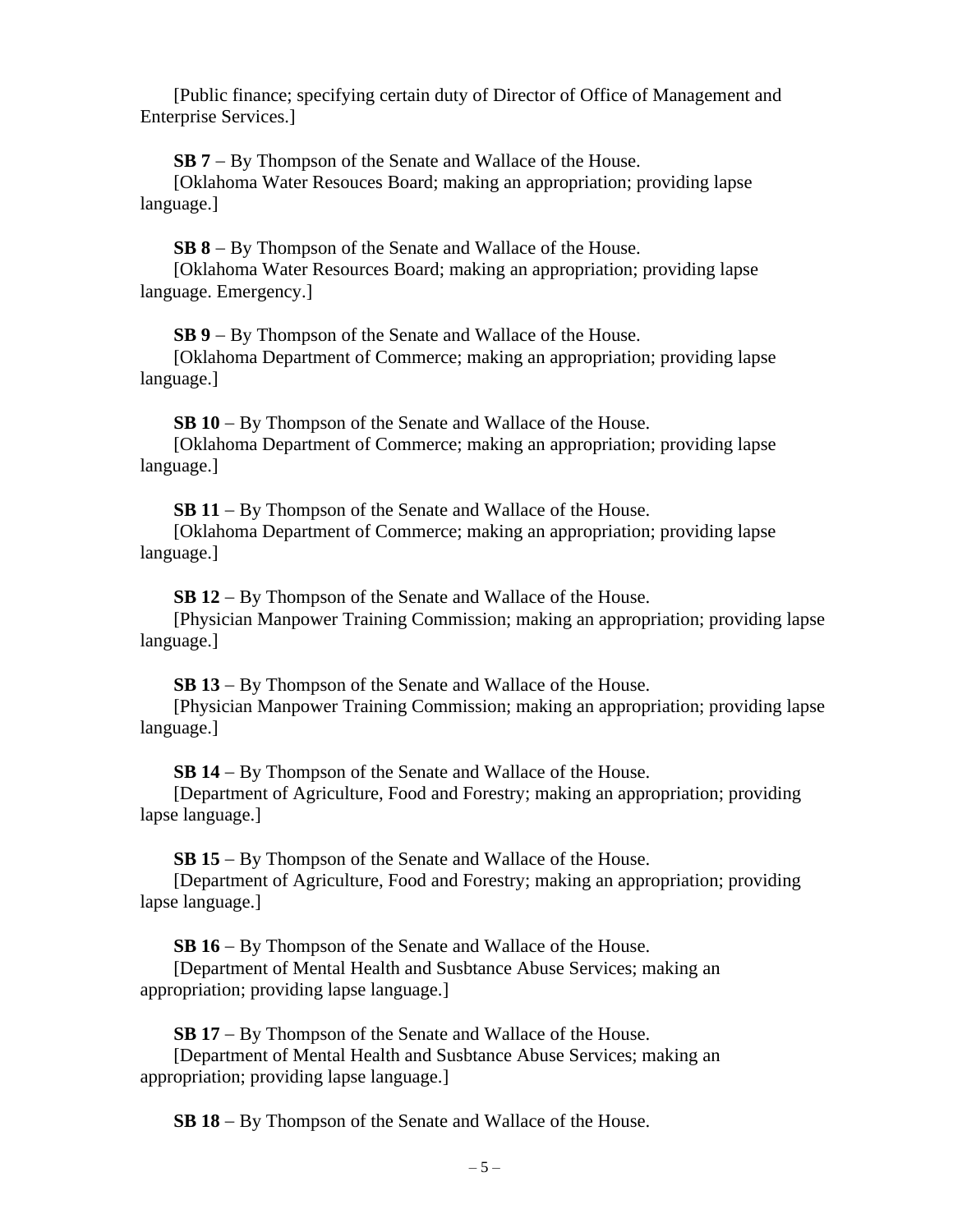[Department of Mental Health and Susbtance Abuse Services; making an appropriation; providing lapse language.]

**SB 19** − By Thompson of the Senate and Wallace of the House.

[Office of Management and Enterprise Services; making an appropriation; providing lapse language.]

**SB 20** − By Thompson of the Senate and Wallace of the House. [Department of Public Safety; making an appropriation; providing lapse language.]

**SB 21** − By Thompson of the Senate and Wallace of the House. [Department of Transportation; making an appropriation; providing lapse language.]

**SB 22** − By Thompson of the Senate and Wallace of the House. [Department of Transportation; making an appropriation; providing lapse language.]

**SB 23** − By Thompson of the Senate and Wallace of the House. [Department of Transportation; making an appropriation; providing lapse language.]

**SB 24** − By Thompson of the Senate and Wallace of the House. [Department of Transportation; making an appropriation; providing lapse language.]

**SB 25** − By Thompson of the Senate and Wallace of the House. [Department of Transportation; making an appropriation; providing lapse language.]

**SB 26** − By Thompson of the Senate and Wallace of the House.

[Oklahoma Educational Television Authority; making an appropriation; providing lapse language.]

**SB 27** − By Thompson of the Senate and Wallace of the House.

[Oklahoma Educational Television Authority; making an appropriation; providing lapse language.]

**SB 28** − By Thompson of the Senate and Wallace of the House.

[Oklahoma Educational Television Authority; making an appropriation; providing lapse language.]

**SB 29** − By Thompson of the Senate and Wallace of the House.

[Oklahoma Educational Television Authority; making an appropriation; providing lapse language.]

**SB 30** − By Thompson of the Senate and Wallace of the House.

[Oklahoma Educational Television Authority; making an appropriation; providing lapse language.]

**SB 31** − By Thompson of the Senate and Wallace of the House.

[Oklahoma Water Resources Board; making an appropriation; providing lapse language.]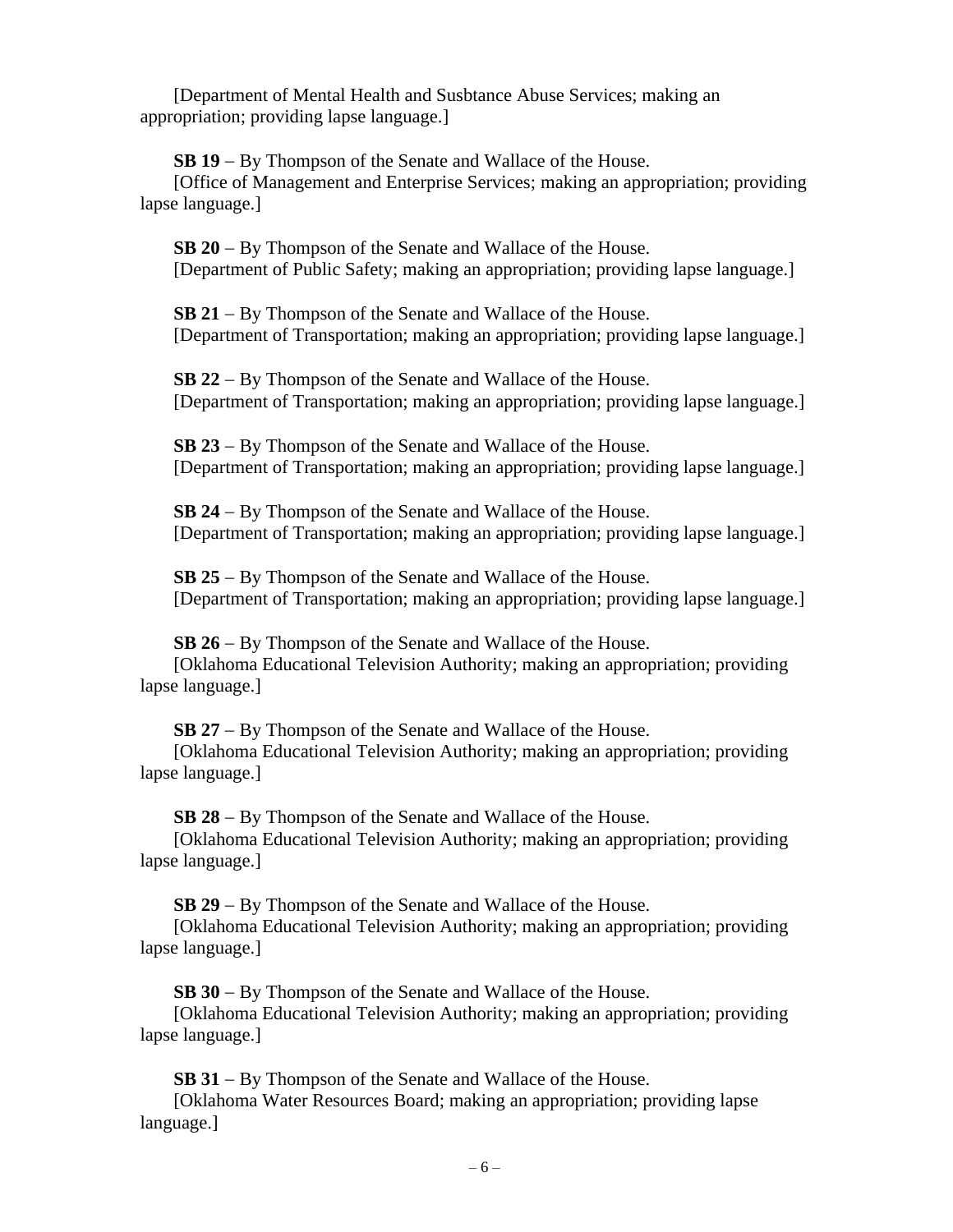**SB 32** − By Thompson of the Senate and Wallace of the House.

[Oklahoma Water Resources Board; making an appropriation; providing lapse language.]

**SB 33** − By Thompson of the Senate and Wallace of the House.

[Oklahoma Water Resources Board; making an appropriation; providing lapse language.]

**SB 34** − By Thompson of the Senate and Wallace of the House.

[Oklahoma Water Resources Board; making an appropriation; providing lapse language.]

**SB 35** − By Thompson of the Senate and Wallace of the House. [Oklahoma Water Resources Board; making an appropriation; providing lapse language.]

**SB 36** − By Thompson of the Senate and Wallace of the House.

[Oklahoma Department of Commerce; making an appropriation; providing lapse language.]

**SB 37** − By Thompson of the Senate and Wallace of the House.

[Oklahoma Department of Commerce; making an appropriation; providing lapse language.]

**SB 38** − By Thompson of the Senate and Wallace of the House.

[Physician Manpower Training Commission; making an appropriation; providing lapse language.]

**SB 39** − By Thompson of the Senate and Wallace of the House.

[Physician Manpower Training Commission; making an appropriation; providing lapse language.]

**SB 40** − By Thompson of the Senate and Wallace of the House.

[Physician Manpower Training Commission; making an appropriation; providing lapse language.]

**SB 41** − By Thompson of the Senate and Wallace of the House. [Department of Public Safety; making an appropriation; providing lapse language.]

**SB 42** − By Thompson of the Senate and Wallace of the House. [Department of Public Safety; making an appropriation; providing lapse language.]

**SB 43** − By Thompson of the Senate and Wallace of the House. [Department of Public Safety; making an appropriation; providing lapse language.]

**SB 44** − By Thompson of the Senate and Wallace of the House.